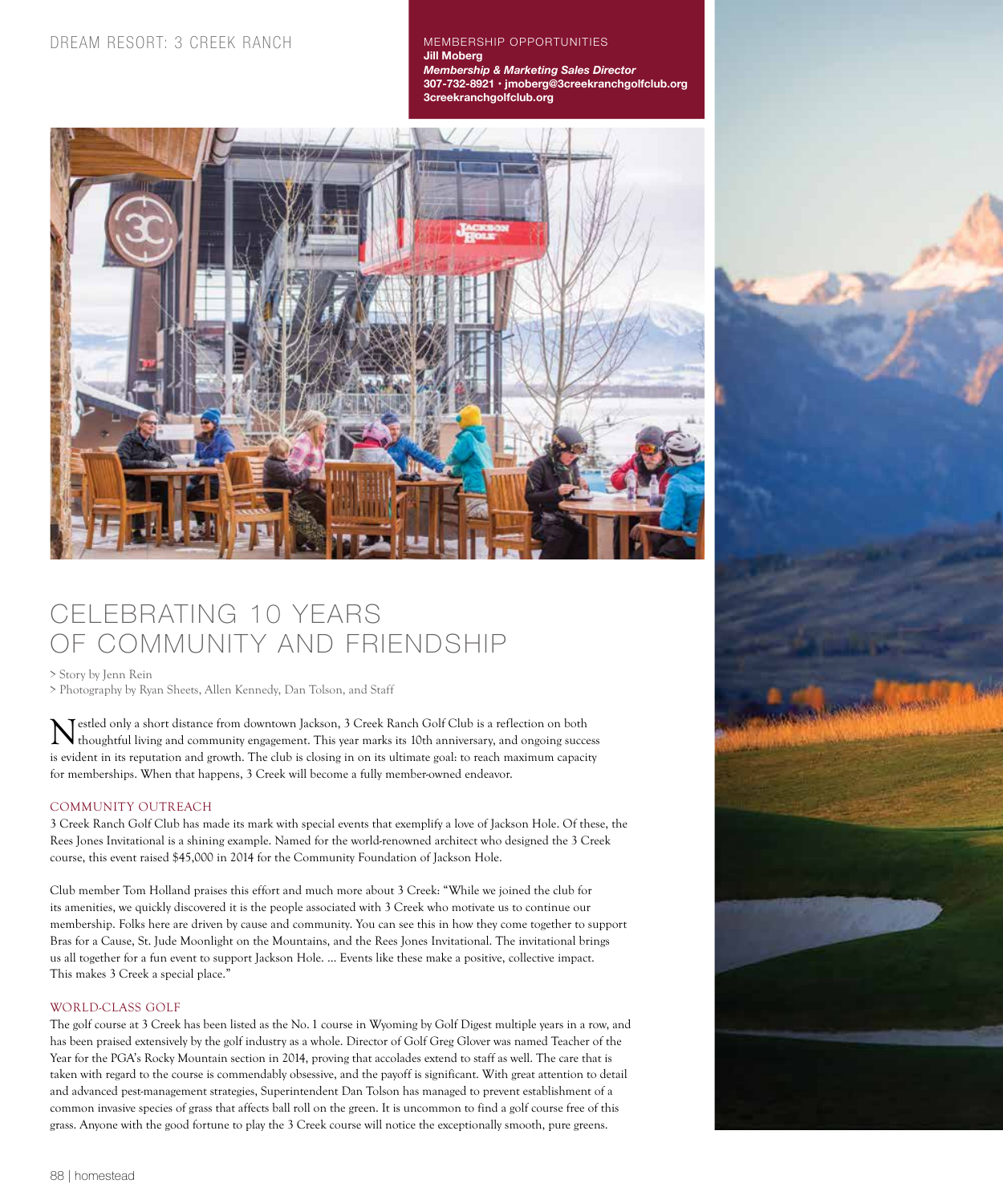Slope Side: The Ski Club at Jackson Hole Mountain Resort is a significant perk for 3 Creek members.

MARK AND DESCRIPTION OF THE REAL PROPERTY.

**Dealer of the America** 

**Contract** 

Tee Off: 3 Creek's golf course is not only enhanced by the meticulous attention paid to it, but by expansive Teton views that steal the show.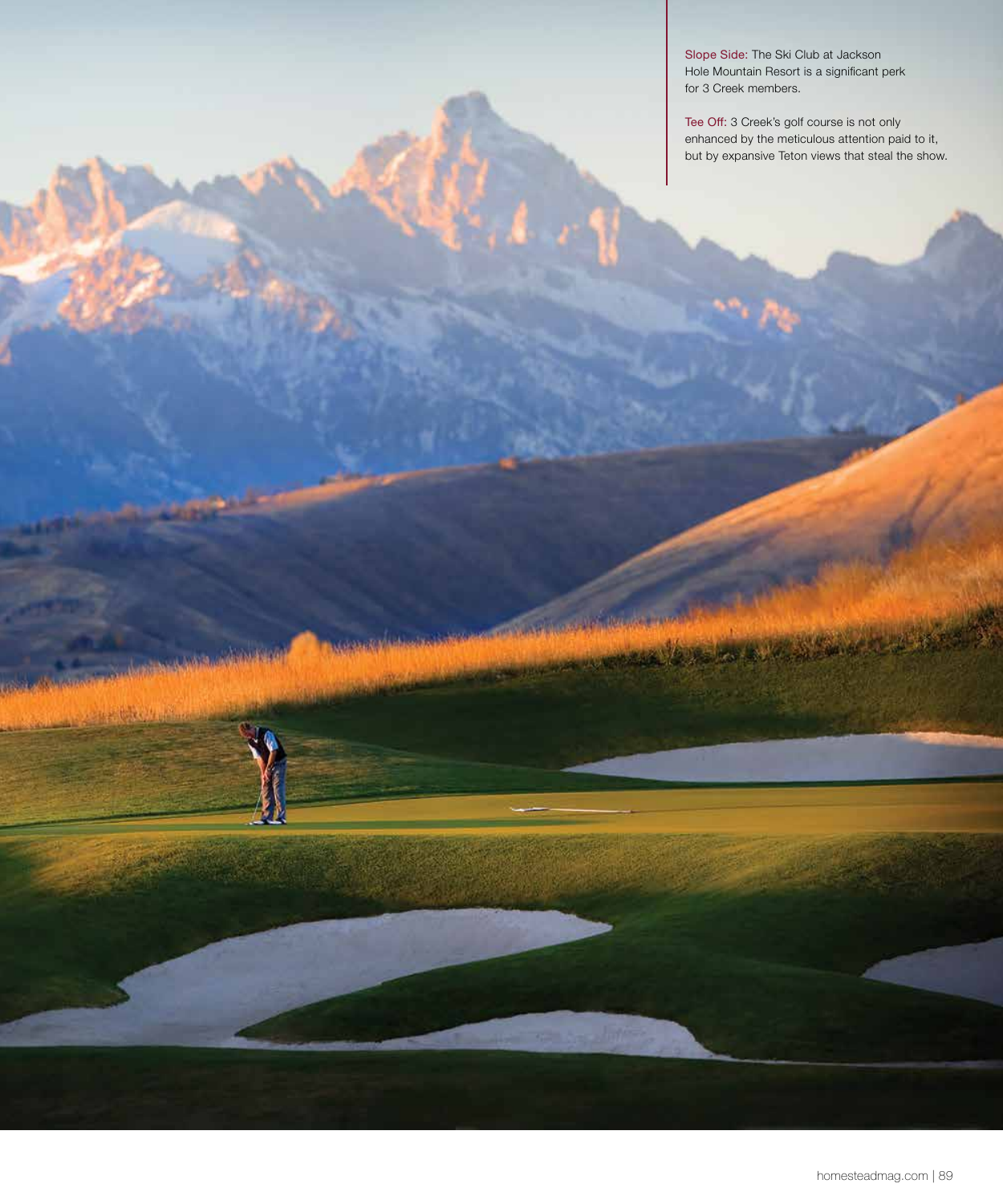

#### SETTING THE TABLE FOR EXCELLENCE

The interior of 3 Creek's clubhouse itself is a stellar example of what can be accomplished when design finishes have been selected for both style and comfort. Spectacular views of the Teton Range and abundant mountain light dominate the great room. Within these walls, there are one-of-a-kind moments to be savored, and impeccable meals to be shared.

The culinary team has earned kudos as one of the best in Teton County, and opportunities to cater to the club members are numerous. Functions are held throughout most of the year, with meals carefully planned for each event. An outdoor living space complete with fire pits and crisp Teton vistas is often the first choice of club members for dining during the summer months.

#### A FEELING OF INCLUSION

A golf game isn't necessary to enjoy both the services at this club and the attentive staff that has, it seems, thought of everything. Member Ellen Sanford explains, "There are so many choices that many call it 'Camp 3 Creek' because of the opportunities for children and adults to learn and have fun." She further elaborates, "3 Creek has a great spirit! The atmosphere in the club is very welcoming and inclusive."

Holland echoes Sanford's enthusiasm, "Our family is taking advantage of these great amenities every day of the year. Whether it is the pool in the summer, the workout facility in the fall, or the skiing amenities in the winter, the club has been great for our family." Platform tennis and tennis courts, programming for kids, swimming, wildlife viewing, the Ski Club at Jackson Hole Mountain Resort, and Nordic skiing—among other activities—all speak to the multitude of options here.

The member-ownership milestone will only further strengthen the feeling of community and welcome at 3 Creek. When this quota has been reached, the close team that ensures an uncompromising and distinctive experience at 3 Creek Ranch Golf Club is looking forward to setting the bar even higher.  $\bullet$